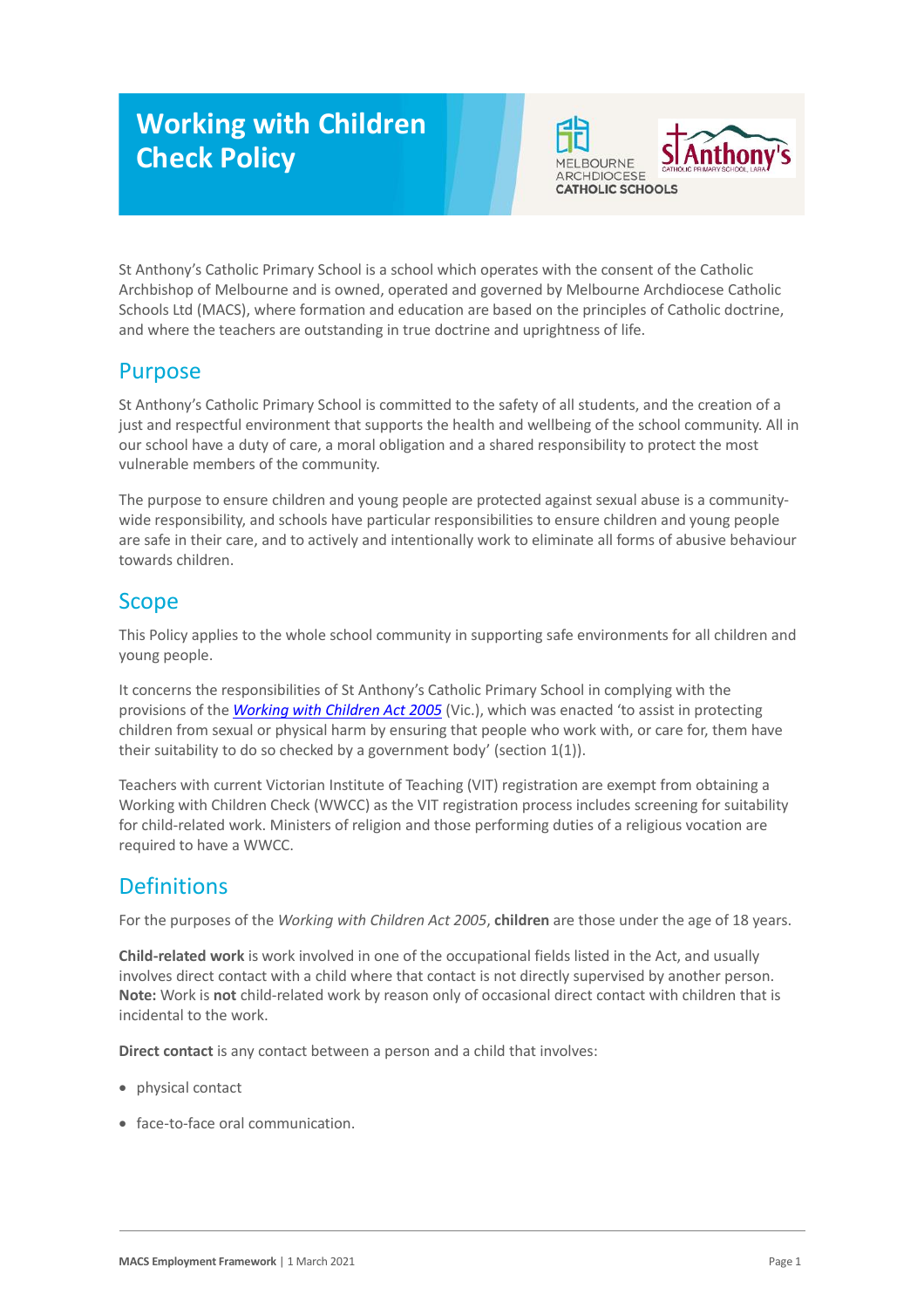**Direct supervision** is supervision of a person's contact with children, rather than of their work in general. Supervising another person's contact with children must be personal and immediate, but can include a brief absence such as taking a telephone call in another room.

**Unsupervised child-related work** is any type of activity where an adult has 'direct contact' with a student or students/young people that is not directly supervised by a member of staff.

**Victorian Institute of Teaching** (VIT) is the registration body for teachers in Victoria.

**Working with Children Check** (WWCC) is required by persons doing child-related work in Victoria as paid workers or volunteers, where that work is not directly supervised by someone with an appropriate check. A WWCC is not required by teachers who hold current VIT registration.

#### **Principles**

The following principles underpin our commitment to child safety within our school:

- all students deserve, as a fundamental right, safety and protection from all forms of abuse and neglect
- a safe environment is required to protect children and young people from harm, and to prevent staff or other adults from abusing their position of authority and trust
- our school's commitment to the protection of children is embedded in the culture of our school, and our individual and collective responsibility to take action is understood and accepted
- each child and young person's ongoing safety and wellbeing must be the primary focus of all decision-making.

At St Anthony's Catholic Primary School, the leadership, teachers and all staff must be fully self-aware of, and comply with, their professional obligations and responsibilities with regard to the protection of children.

#### **Policy**

St Anthony's Catholic Primary School will ensure that a current WWCC is held by all persons involved at the school who are required to do so. The school will maintain accurate and up-to-date WWCC and VIT registers for teachers, clergy, other staff, contractors and volunteers. This duty is allocated to the Principal in consultation with Administrative Staff.

Each year, all staff are made aware of the school's procedures for volunteers, contractors and other persons, including the need for prior approval of such work by the designated member of the school's leadership team.

#### **Who requires a WWCC?**

Only people doing child-related work (and who aren't otherwise exempt under the Act) need a WWCC. This applies to both paid and volunteer workers. Not everyone who has contact with children needs a WWCC. More information about the occupations requiring a WWCC is included in the list of [occupational fields.](https://www.workingwithchildren.vic.gov.au/about-the-check/resources/list-of-occupational-fields)

A WWCC is required:

- by adults engaged in child-related work within the meaning of the Act, which includes engaging in voluntary work and providing practical training as well as paid employment
- if the work usually involves direct contact with a child or children
- when the contact with children is not occasional direct contact and is not incidental to the work